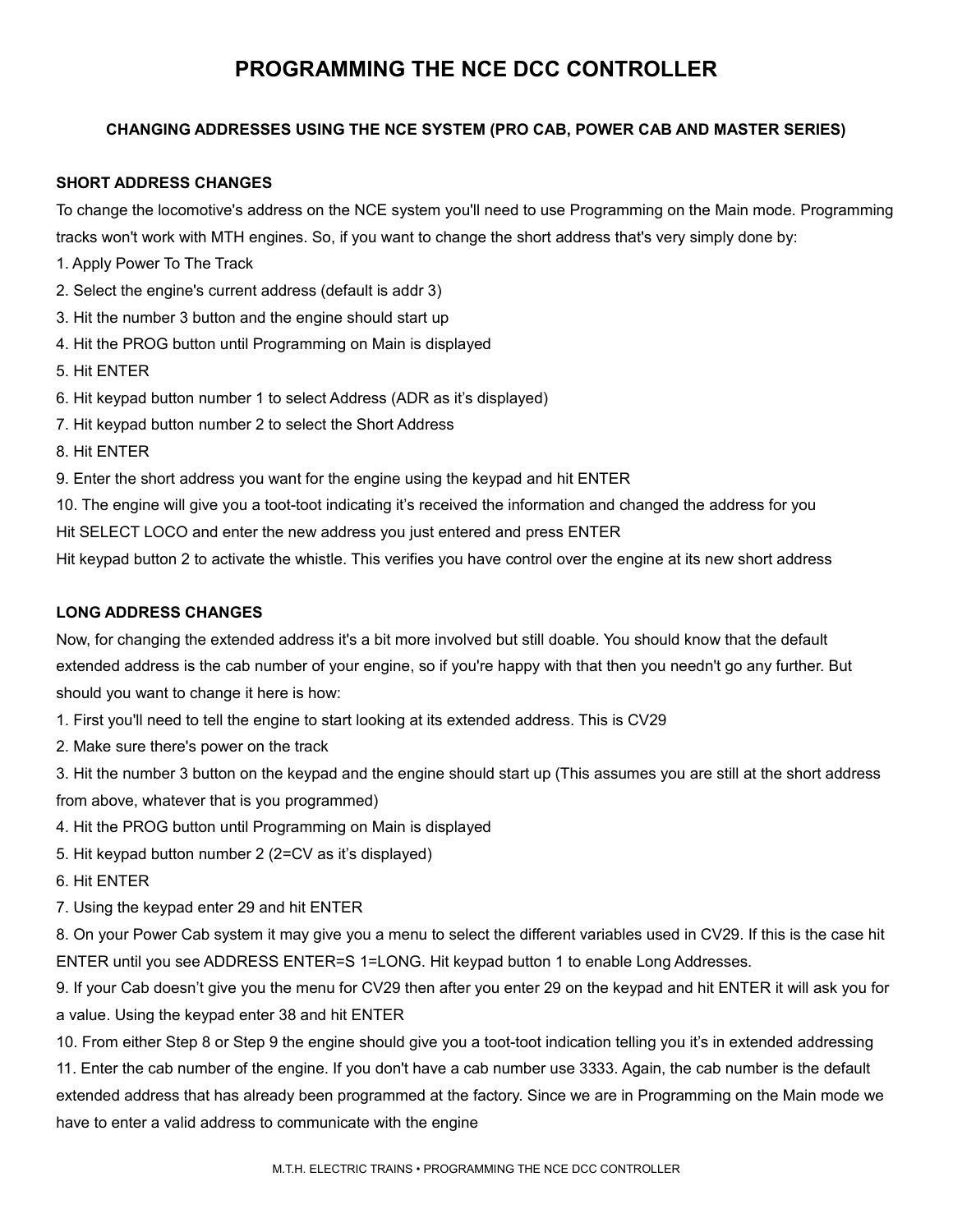12. Hit the keypad button number 2 and the whistle should blow

13. You now have control over your engine using its extended address. You can stop right here if you are happy with that address. Otherwise, if you want to change that extended address to something else continue on. NOTE – If your engine has no cab number the default extended address is 3333

14. To alter the extended address on your MTH HO engine you need to write values to CV's 17 and 18. There is a spreadsheet attached to help you in determining those values to be written based on the desired extended address you wish to use

15. Enter the extended address you want in the "Desired Extended Engine Address" cell. The spreadsheet figures the rest out for you

- 16. Now you have the two values for CV17 and 18 (your extended address)
- 17. Hit the PROG button until Programming on Main is displayed
- 18. Hit ENTER
- 19. Hit keypad button number 2 (2=CV as it's displayed)
- 20. Hit ENTER
- 21. Using the keypad enter 17 and hit ENTER
- 22. Enter the value you got from the spreadsheet for CV17 using the keypad and hit ENTER
- 23. You should get a toot-toot from the engine
- 24. Hit the PROG button
- 25. Hit the PROG button until Programming on Main is displayed
- 26. Hit ENTER
- 27. Hit keypad button number 2 (2=CV as it's displayed)
- 28. Hit ENTER
- 29. Using the keypad enter 18 and hit ENTER
- 30. Enter the value you got from the spreadsheet for CV18 using the keypad and hit ENTER
- 31. You should get a toot-toot from the engine
- 32. Hit the PROG button to exit
- 33. Hit SELECT LOCO and enter the new extended address and hit ENTER

You should now have control of the engine at its new extended address. Hit keypad button number 2 to verify that the whistle blows

### **SWITCHING BACK TO SHORT ADDRESSES**

To switch back to the short address from the extended perform the following steps:

- 1. Ensure you have power on the track
- 2. Select the address of the engine you want to change back to 2-digit addressing by hitting SELECT LOCO then

selecting the extended address using the keypad and hit ENTER

- 3. Now that you have control of the engine at its extended address you need to alter CV29
- 4. Hit the PROG button until Programming on Main is displayed
- 5. Hit keypad button number 2 (2=CV as it's displayed)
- 6. Using the keypad enter 29 and hit ENTER